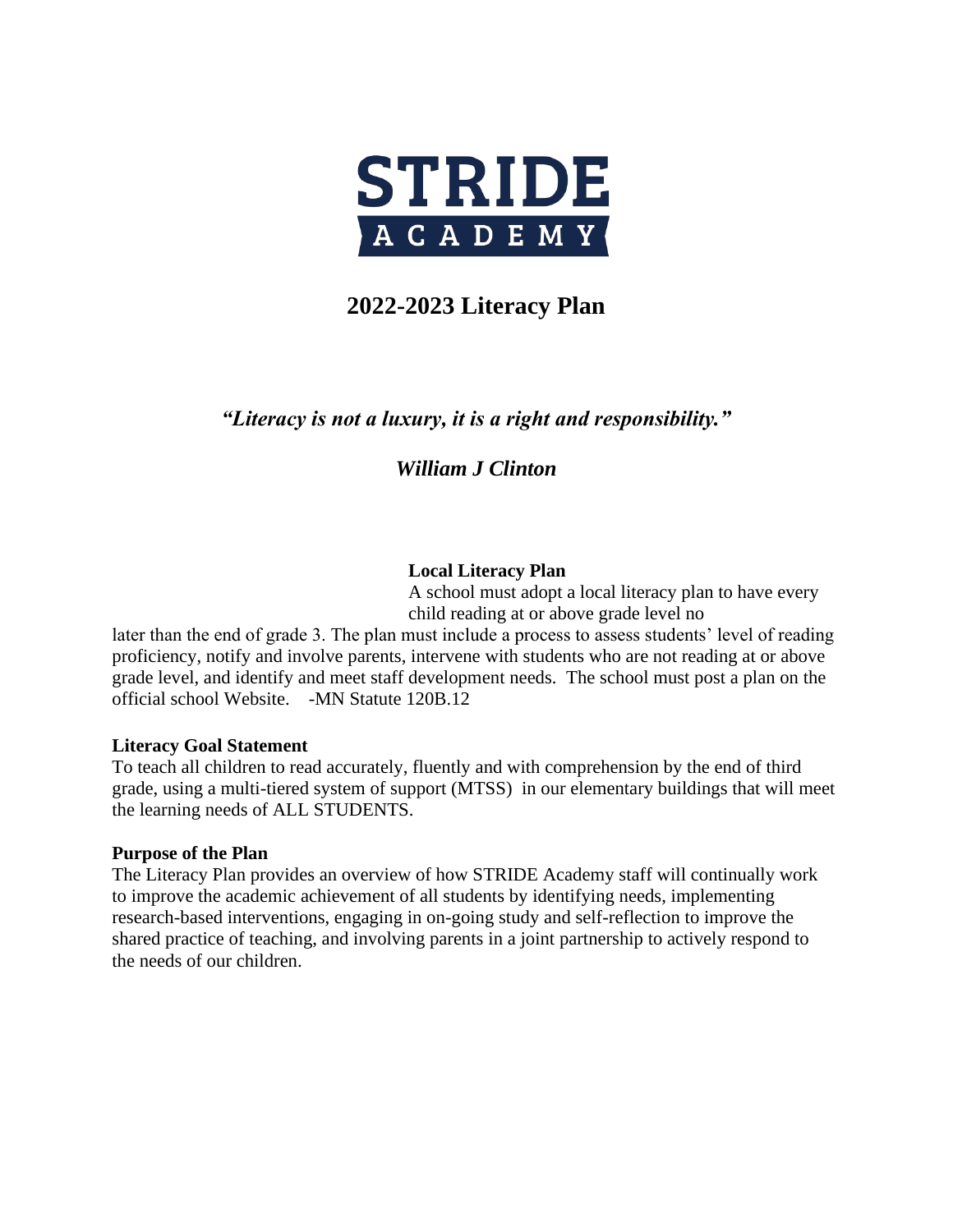## **Literacy Criteria used in Creating the Stride Academy Literacy Plan:**

There are **five essential components** to effective reading instruction. The five essential components must be intentionally present in a literacy plan in order for students to learn how to read. The five components are phonemic awareness, phonics, fluency, vocabulary, and comprehension.

**Standards** ensure that all students are prepared for success in post-secondary education and/or the workforce. Standards help ensure that students are receiving a high quality education consistently, from school-to-school and district-to-district.

**Viable and Reliable Assessments** are important to an effective reading program. Good assessments can help teachers know and understand what skills students are missing and what skills they have already acquired. Additionally, local assessments can help ROCORI staff to match interventions to student needs.

**Curriculum and Aligned Materials** are important to an effective reading program. Curriculum should be scientifically researched and focus on the five essential components related to good reading instruction: phonemic awareness, phonics, fluency, vocabulary, and comprehension. **Systematic and Explicit Instruction** is necessary to make sure that instruction is focused, clear and modeled. When planning instruction teachers need to provide a learning experience that allows time to learn, practice and apply the reading skills being taught.

**Aligned Professional Development** must be a priority and focus on understanding the relationship between the standards, curriculum and materials within the district so that teachers can plan cohesive and coherent learning experiences for **ALL students**.

**Instructional Leadership** plays an important role to provide teachers with the resources needed to ensure that our students are reading well by third grade. This leadership comes from **Administrative Leaders and Instructional Team**. Teachers are then responsible for communicating clear goals and expectations for student learning in their classrooms as **Teacher Leaders.**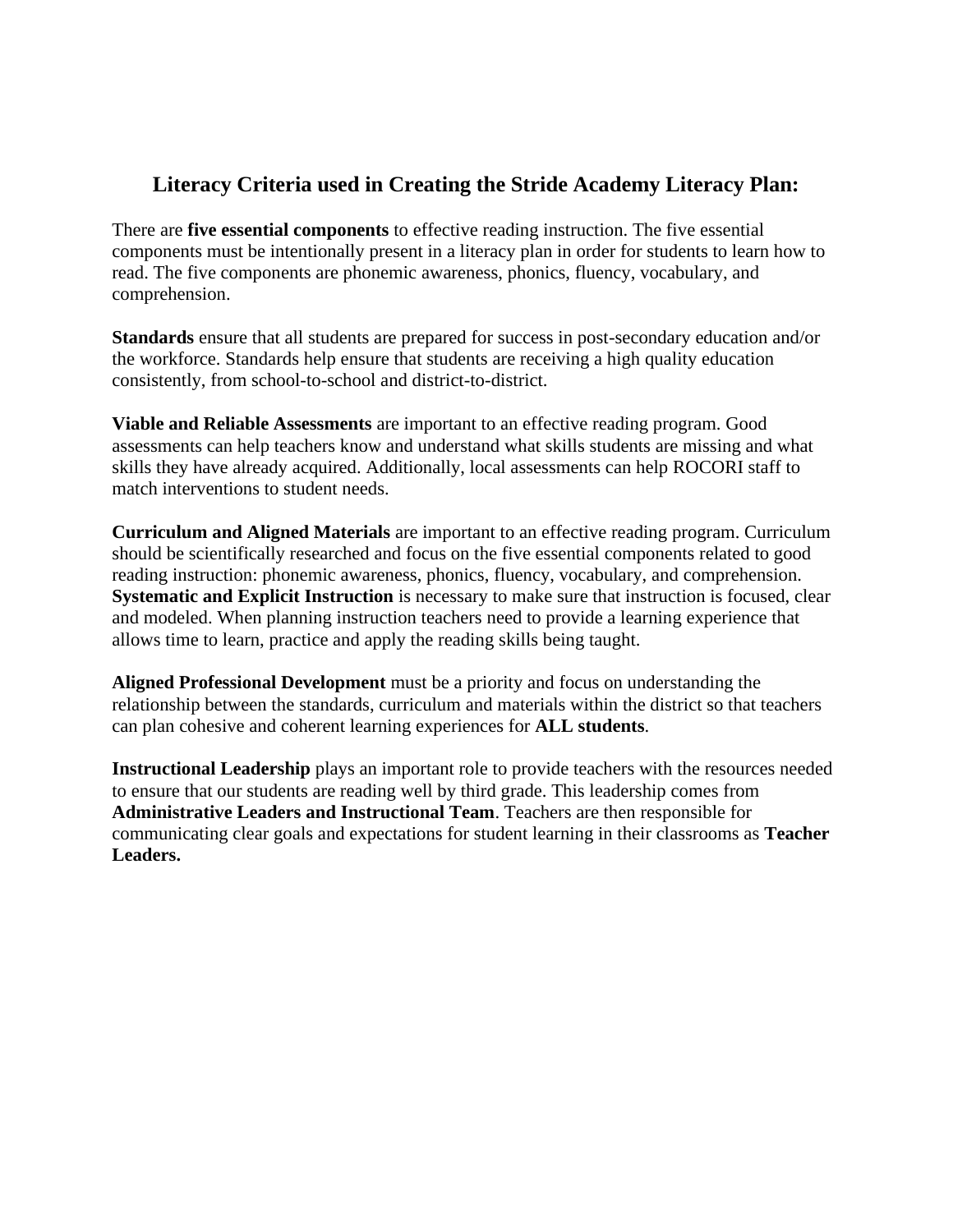#### **Literacy Plan Goals**

- ALL students who are not reading at grade level will be supported in order to close the achievement gap and attain grade level reading benchmarks.
- ALL students who are exceeding grade level reading benchmarks will be supported and challenged in order to make projected growth.
- ALL stakeholders will be informed of the instructional efforts to ensure ALL our students will be reading well by third grade.

## **Measuring Progress Toward 3rd Grade Reading Proficiency**

Reading proficiency will be defined as students who score at or above benchmark according to the Measures of Academic Progress (MAP) and who perform at grade level in the classroom. Reading proficiency will be ensured for ALL students in kindergarten through grade 3 by multiple measures of assessment, instructional practices informed by formative assessment data, and a Multiple Tiered Systems of Support (MTSS) approach to support and improve literacy skills. Students who are not reading at grade level will receive research-based interventions and be progress monitored until proficiency is attained. Interventions will supplement not supplant core reading instruction.

Eighty percent of students should achieve grade level benchmarks via core instruction. Core curriculum is aligned to the 2010 English Language Arts Standards and Curriculum. Maps are updated annually. The core curriculum was aligned vertically and horizontally by K-8 staff.

#### **Assessments**

- Screening measures: Northwest Evaluation Association (NWEA) Measures of Academic Progress (MAP) reading assessment. This assessment will be used to help identify students who are at risk in the areas of phonemic awareness, phonics, fluency, vocabulary, and comprehension. Students at or above benchmark are considered at grade level and generally need only core instruction to achieve reading benchmarks. MAP, a computer-based assessment, is administered in the fall, winter, and spring to students in grades K-8. This screening measure is designed to quickly and efficiently assess prereading and reading skills. These measures are combined with teacher observations and data to determine instructional needs.
- Outcome based/summative curriculum assessments are administered to assess students' growth. Test results are used to determine whether students have acquired the skills and strategies to be on-track for grade level success. In addition to the curriculum assessments, grade 3 students will take the Minnesota Comprehensive Assessment (MCAs) in the spring. Students who meet or exceed MCA proficiency measures are considered at grade level and are likely to need only core instruction.
- Diagnostic assessment results inform instructional planning in order to meet students' individual needs. Assessments may vary and are administered on an as needed basis. Assessment data and classroom observations are analyzed to determine if students need additional support or interventions. Once interventions are implemented, progress monitoring is used to determine whether students are making sufficient progress in literacy development. An MTSS protocol specifies steps to determine the effectiveness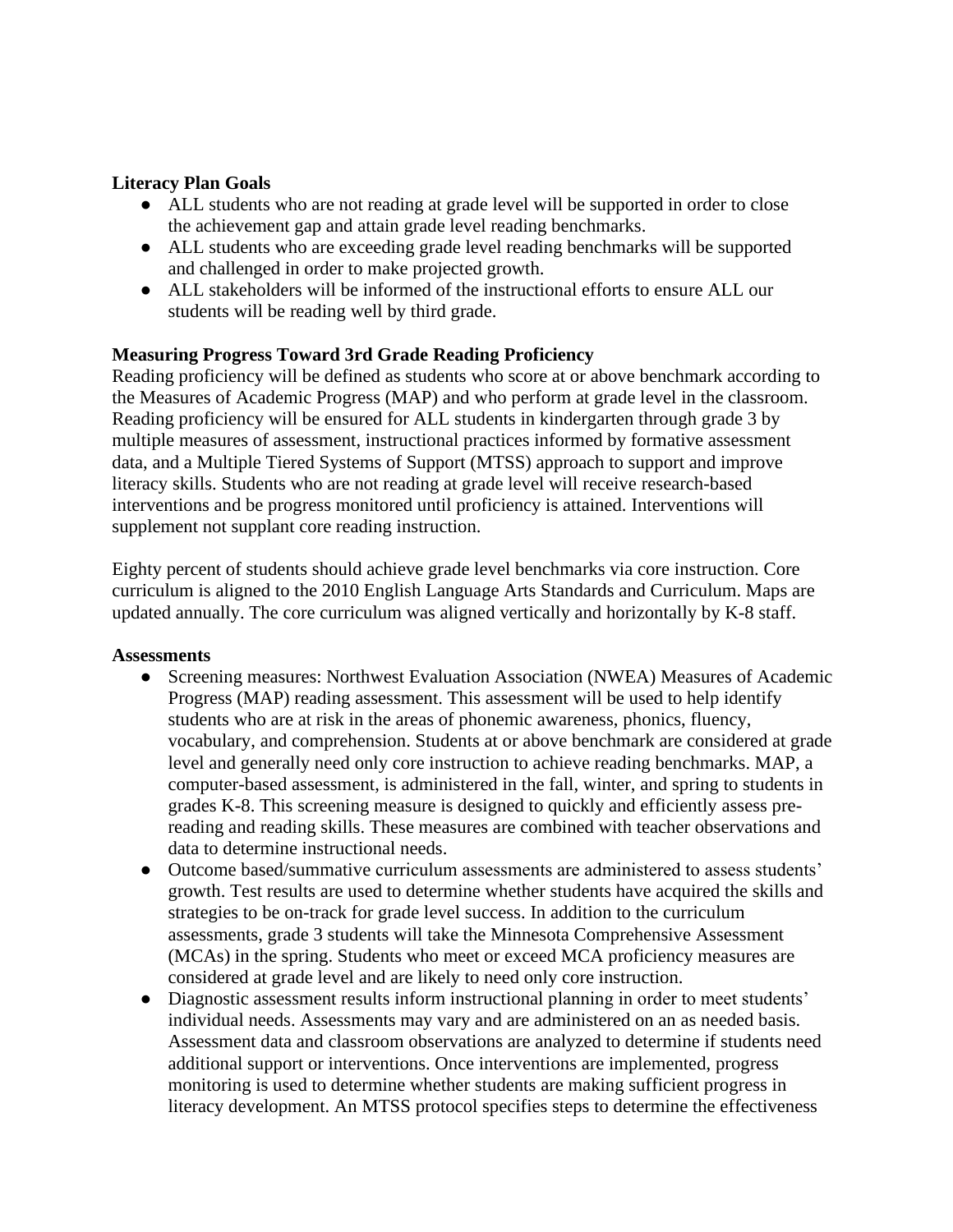of instruction and progress monitoring needs.

● Teachers assess students' reading levels a minimum of two times per year to determine the appropriate instructional level. The Fountas and Pinnell Benchmark System is used for this assessment. Information is used for guided reading instruction in order to "match" students to developmentally appropriate reading material. Guided reading instruction is a prescriptive response to students' needs.

| $110000000$ , $010000000000$ |                     |         |
|------------------------------|---------------------|---------|
| Developmental Stage          | Grade               | Goal    |
| Emergent                     | Kindergarten        | Level D |
| Emergent/Early               | <b>First Grade</b>  | Level I |
| Early/Fluent                 | <b>Second Grade</b> | Level L |
| Fluent                       | Third Grade         | Level P |

## **STRIDE Academy Grade Level Reading Guide**

## **Parent Communication**

- Teachers will communicate screening, diagnostic, and progress monitoring results for all students during fall and winter conferences.
- Parents will be invited to a literacy session. The literacy session will provide parents with information and strategies to accelerate their child's literacy development in areas where a skill deficit has been identified.
- Grades are reported three times per year and will indicate the areas of need and whether students are reading at grade level.
- Parents are notified when students participate in pull-out literacy support.

## **Instructional Supports and Programs**

Intervention programs assist students who are struggling with literacy. Based on the results of screening and diagnostic assessments and teacher recommendation, students will receive a multi-tiered level of support that includes researched based interventions. These interventions target skill deficits in the area of phonemic awareness, phonics, fluency, vocabulary, and comprehension.

### **Tier 1: Core Instruction**

All students receive core instruction in Tier 1. Students who are at or above benchmark and are making sufficient academic growth will have their needs met through instruction in the core curriculum and guided reading. Multilingual students identified for English Learner services also receive core instruction through multilingual teacher language support in Tier 1. Students performing below or significantly above grade level will receive additional services in Tier 2 and/or Tier 3. The core curriculum includes:

- Journeys: Kindergarten Grade 6
- Into Literature Grades 7-8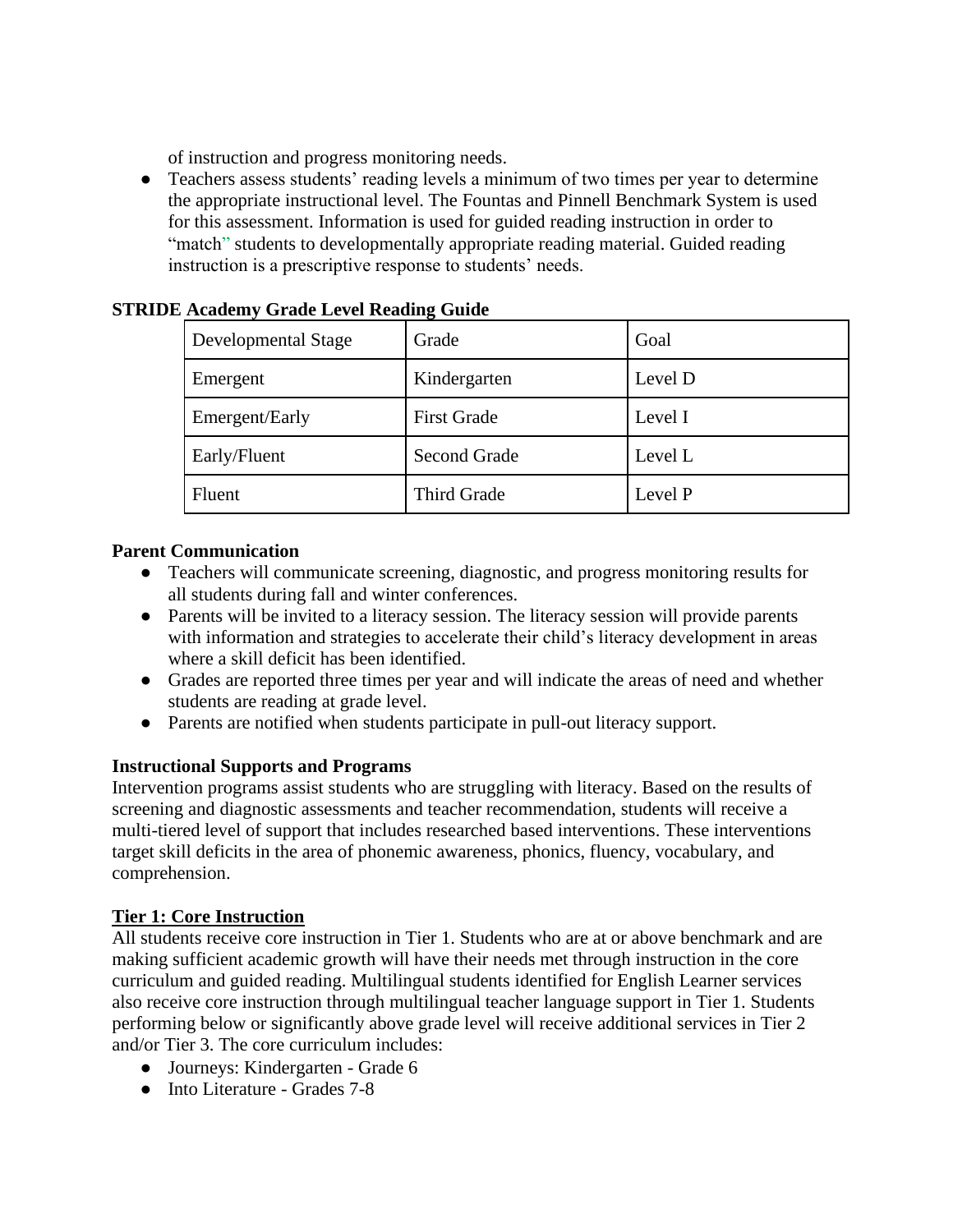- Differentiated Instruction & Guided Reading: grades K-8
- eSpark online differentiated reading support

## **Tier 2: Extra Support**

Students who are below grade level are supported through classroom guided reading, small group, and individual instruction. Additional support is provided during a scheduled block, or response time. To gauge the effectiveness of specific interventions, staff will progress monitor students using CBMs or other measures.

If students score above their 'aim line' three to five consecutive times with at least one data point above the next benchmark goal, the intervention may be discontinued. However, teachers will continue to monitor progress to ensure that mastery is maintained.

Instructional supports can include:

- Researched based interventions for the targeted skill
- Title I Instructional Support
- Reading Corps
- eSpark

## **Tier 3: Intense Support**

Students who are significantly below grade level are supported by interventions and specific programming which often occurs outside of the classroom. Instruction and/or interventions are administered by trained staff three to five times per week. To gauge the effectiveness of specific interventions, staff will progress monitor students using CBMs or other measures. If students score above their 'aim line' three to five consecutive times with at least one data point above the next benchmark goal, interventions may be discontinued. However, teachers will continue to monitor progress to ensure that mastery is maintained.

### **Intervention programming may include:**

- Title I Reading in grades K-3: a pull-out literacy program for at-risk students that may include small group or one-on-one instruction and/or interventions
- Special Education in grades K-4: instruction and interventions targeted to students' individual needs as indicated by an Individual Education Plan (IEP), must meet state qualification guidelines
- Dyslexia Specialist Instruction (STRIDES For Reading)

The STRIDES For Reading program is designed for students who have early warning signs of dyslexia and/or could benefit from multi-sensory individualized instruction. Part of the screening includes an auditory discrimination test which indicates if students can start with the dyslexia literacy instructional program. This program is offered to students during school, and to families and students in the evenings or weekends with one of our specialists. Once they complete the first two levels of the program, including phonemic awareness and consonant/short vowels with each student, the family has two choices. Choice 1 is to continue with our specialist one to four hours per month while the parent/guardian takes over as the main reading coach, or Choice 2 is that the student transitions back to campus to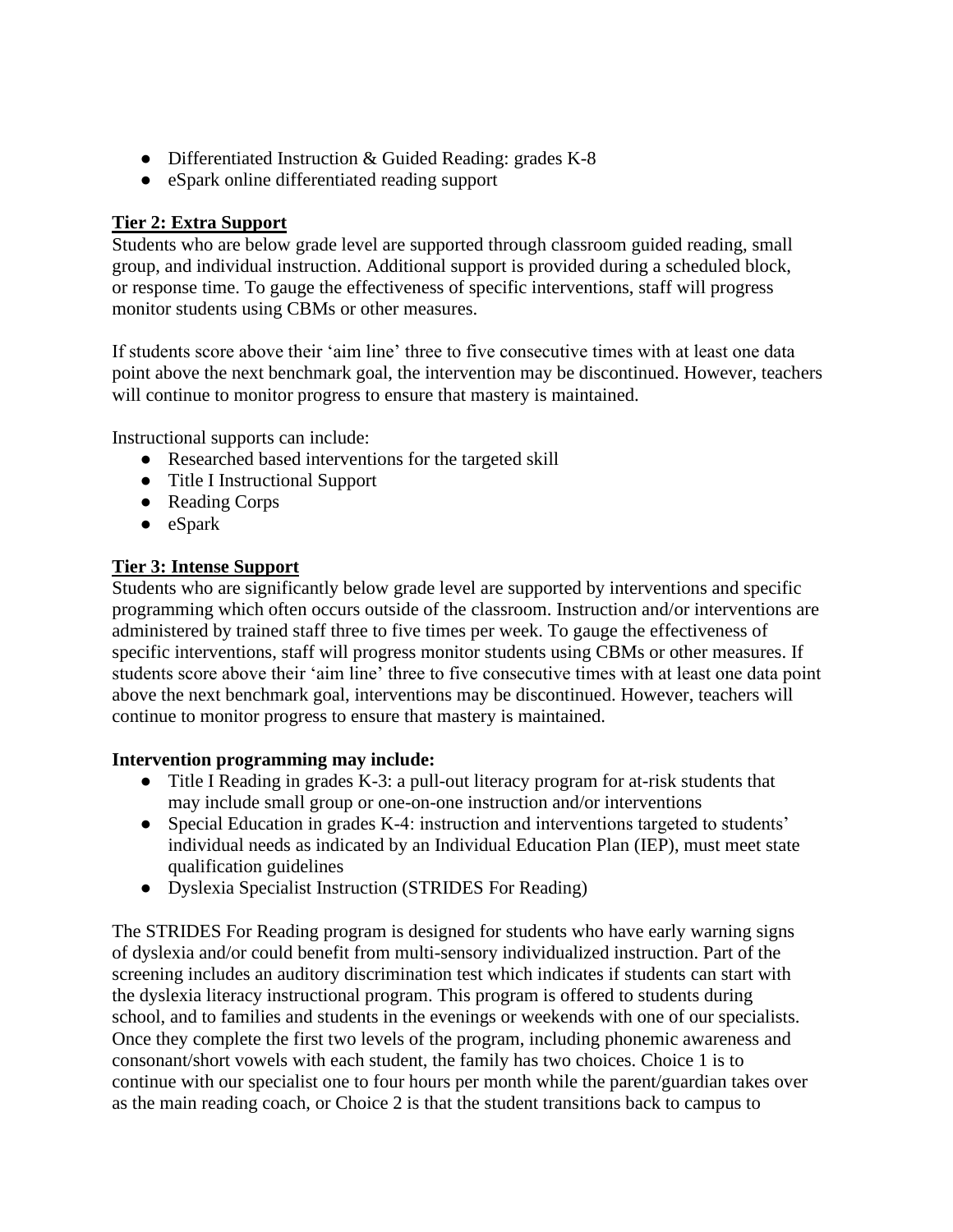continue with Level 3 of the dyslexia literacy instructional program with one of the on-site coaches. For students who are receiving individual instruction on campus, there are exit criteria for the program once the student meets standards on the MCA reading test.

#### **Multilingual Learners**

STRIDE Academy's Multilingual Learners (ML, also known as English Learners/EL) offers content-based language instructional programs which promote students' language growth and build academic content knowledge by integrating subject areas with language acquisition strategies. MLs acquire English through participation in age- appropriate instruction aligned to district content standards as well as WIDA English language standards. The primary objective of teaching language through content is to make the curriculum available to students at all levels of English proficiency.

At the K-3 level, general education teachers, ML licensed teachers, and ML support staff collaborate to teach language through content using district curriculum, supported by programming, in addition to language acquisition strategies. Linguistic, graphic, visual, kinesthetic, interactive, and emotional supports are provided to make content standards and curriculum accessible for MLs at all levels of proficiency.

At the K-3 level, general education teachers, ML licensed teachers, and ML support staff collaborate to teach language through content using district curriculum, supported by programming, in addition to language acquisition strategies. Linguistic, graphic, visual, kinesthetic, interactive, and emotional supports are provided to make content standards and curriculum accessible for MLs at all levels of proficiency.

ML students who are reading below grade level may also receive reading interventions.

#### **Teacher Professional Development**

Professional development is data-driven, ongoing, and inclusive of all teachers. It is delivered in a variety of formats and aligned with school and/or district goals.

- There are four professional development days per school year for teachers. Professional development focuses on student achievement initiatives and building level needs.
- Teachers meet in Professional Learning Communities (PLCs) weekly to reflect on student progress, review student work, review data, and align instruction to academic standards and learner outcomes.
- Administrators use formal and informal evaluations to identify training needs.
- With the QComp program, each teacher is assigned a peer mentor who helps guide conversation and reflection of instructional practices.